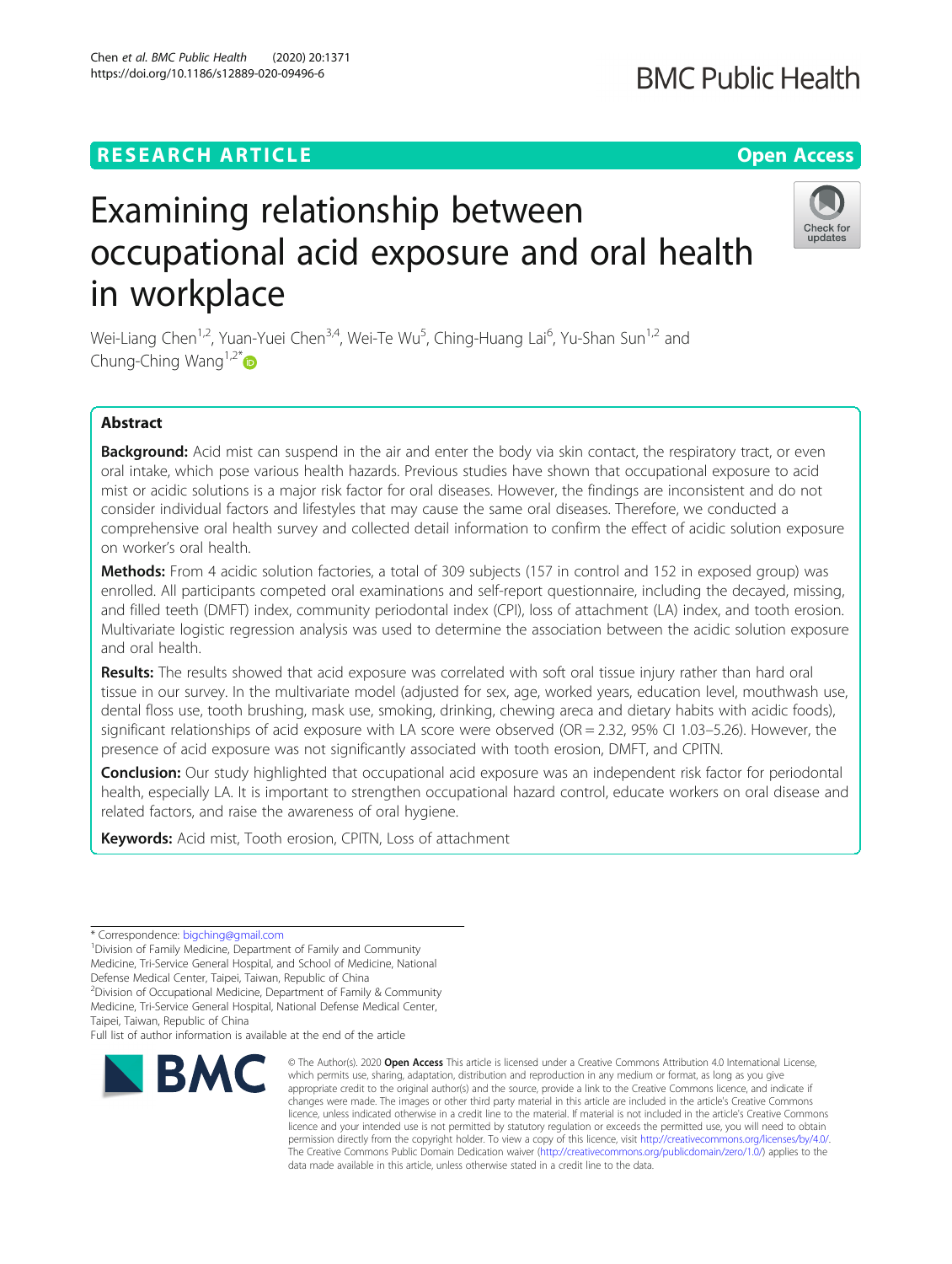#### Background

Acidic solution work generally refers to any work where workers may be exposed to acidic substances or related derivatives. Acidic solutions may be present in the air in three different forms: mist, vapor, and gas. Industries exposed to acidic solutions include manufacturing (phosphate fertilizers, isopropyl alcohol, ethanol, sulfuric acid, nitric acid, and lead-acid batteries), construction, petroleum and coal products, oil and gas extraction, printing and publishing, paper-making, and leather manufacturing. In addition, workers who engage in the industries involved in metal materials or metal-related compounds, such as smelting copper, electroplating, pickling and other metal surface treatment industries, are more likely to be exposed to metal-containing acid mist. Acid mist can suspend in the air and enter the body via skin contact, the respiratory tract, or even oral intake, which pose various health hazards, such as respiratory irritation [[1\]](#page-7-0), oral lesions, periodontal disease [[2](#page-7-0)], tooth erosion [[3\]](#page-7-0), and may even increase the risk of cancer [[4](#page-7-0)–[6\]](#page-7-0). Dental illnesses, although common, are important health problems that tend to be ignored.

In addition to affecting chewing and eating, dental diseases may cause or worsen chronic diseases over the long term [[7](#page-7-0), [8\]](#page-7-0). For example, periodontal disease may increase the risk of cardiovascular [[9\]](#page-7-0) and neurodegenerative diseases [\[10](#page-7-0)], affect glycemic control [[11\]](#page-7-0), and increase the risk of infants with a low birth weight [\[12](#page-7-0)]. Previous studies have shown that occupational exposure to acid mist or acidic solutions is a major risk factor for oral diseases [\[13](#page-7-0)–[15\]](#page-7-0). However, the findings are inconsistent and do not consider individual factors and lifestyles that may cause the same oral diseases. The aim of the study was to investigate the relationship between occupational acidic solution exposure and oral health in a Taiwanese adult population.

#### Methods

#### Study population

Based on the directory of factories and manufacturers from the Ministry of Economic Affairs of the Republic of China, we selected enterprises in the metal surface treatment or electroplating industries in municipalities

|  |  |  | Table 1 Acid mist assessment of the study factory |  |  |  |
|--|--|--|---------------------------------------------------|--|--|--|
|--|--|--|---------------------------------------------------|--|--|--|

|                                   | <b>Factory A</b> |            | <b>Factory B</b>                                             |                              |  |
|-----------------------------------|------------------|------------|--------------------------------------------------------------|------------------------------|--|
|                                   | $(mq/m^3)$       | $(mq/m^3)$ | Air sampling PEL-TWA <sup>#</sup> Air sampling<br>$(mq/m^3)$ | <b>PEL-TWA</b><br>$(mq/m^3)$ |  |
| Nitric acid                       | 0.014            | 5.2        |                                                              |                              |  |
| Sulfuric acid                     | < 0.007          |            | 0.066                                                        |                              |  |
| Hydrochloric acid $\langle$ 0.050 |                  | /5         |                                                              |                              |  |

#PEL Permissible exposure limit-time weighted average

#One study factory did not provide acid mist assessment papers; another study factory did not enroll exposed employees

and counties in Taiwan that employed 300 or more employees and were willing to participate in this survey. In this study, we selected 4 acidic solution factories willing to collaborate since July to November, 2016. The factories were in Northern Taiwan, and the workers may have been exposed to different acidic solutions, including hydrochloric acid, sulfuric acid, and nitric acid. Annual reports of work environments were summarized in Table 1. The total numbers of acid non-exposed and exposed workers joined the study were estimated to be 5100 and 500.

We contacted the factory managers or supervisors, who in turn contacted and confirmed which study subjects were willing to participate. We then conducted the survey at the time of a routine health check at each factory. Study subjects were workers aged 20 years or older who were enrolled at a 1:1 ratio into exposure and control groups that were defined by work history information. The exposed groups comprised workers engaged in acid mist work, while controls were subjects conducting similar tasks but who were not exposed to acids (e.g., other production line workers). All participants completed oral examinations and self-report questionnaire. A total of 309 subjects (157 in control 21 and 152 in exposed group) participated was enrolled in the further analysis (Fig. [1\)](#page-2-0). The study was reviewed and approved by the Institutional Review Board (IRB) of the Tri-Service General Hospital (TSGHIRB No.: 1–105–05- 080) before the study began. Each subject signed the informed consent form at the time of enrollment.

#### Oral examination

Each enrolled subject underwent a comprehensive examination of their teeth and oral mucosa by a team of qualified and uniformed trained dentists to minimize the variation caused by different dentists. The detailed results were recorded in the subject's medical records for subsequent data analysis. To reduce error, the dentists were unaware of each subject's occupational exposure. A mouth mirror and a probe were used to record the decayed, missing, and filled teeth (DMFT) index based on WHO criteria [[16\]](#page-7-0). The community periodontal index (CPI) and loss of attachment (LA) index were measured for assessment of periodontal status, by using a mouth mirror and a specifically designed periodontal probe [\[17](#page-7-0)]. The measured variables included tooth erosion (Keels-Coffield clinical severity scale [\[18\]](#page-7-0)) (Supplemental table [1\)](#page-6-0), tooth abrasion, tooth decay (DMFT), and periodontal disease (CPI and LA).

The DMFT corresponds to the average number of decayed, missing, and filled permanent teeth. The WHO CPI [\[19\]](#page-7-0) and LA [[20](#page-7-0)] levels were used to assess periodontitis (Hu-Friedy PCP11.5B CC SE probe 3.5–5.5- 8.5-11.5). Periodontitis was defined as a CPI or LA value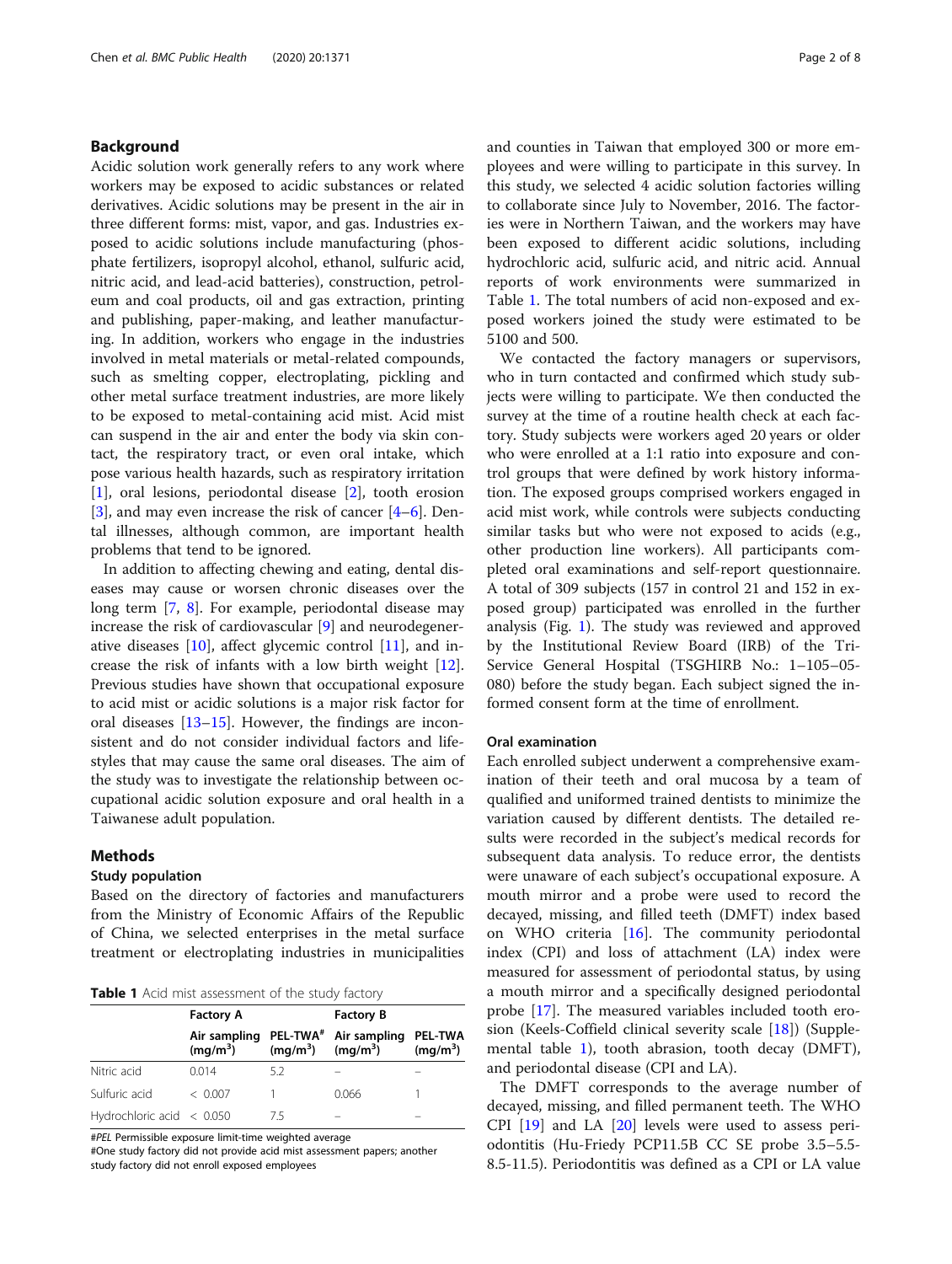<span id="page-2-0"></span>

greater than or equal to 1 (Supplement table [2\)](#page-6-0). The index teeth numbers were 11, 16, 17, 26, 27, 31, 36, 37, 46 and 47. A CPI was used at the gingival margin as a reference to measure the periodontal pocket. During the measurement, the probe was aligned with the long axis of the tooth and the total extent of the pocket was explored. The results were recorded as follows: 0: the 1st marking of probe remained completely visible, without bleeding after probing - healthy gum; 1: the 1st marking of probe remained completely visible, with bleeding after probing - gingivitis; 2: the 1st marking of probe remained completely visible, with dental calculus (including supra-or subgingival calculus); 3: the 2nd marking of probe remained completely visible - shallow pocket; and 4: the 3rd marking of probe remained completely visible - deep pocket. An LA was used at the cemento-enamel junction (CEJ) as a reference to measure the periodontal pocket. During the measurement, the probe was aligned with the long axis of the tooth and the total extent of the pocket was explored. The results were recorded as follows: 0: CEJ was within the first marking; 1: CEJ reached the second marking; 2: CEJ reached the third marking; 3: CEJ reached the fourth marking; and 4: CEJ reached beyond all markings (Supplemental table [1](#page-6-0)).

#### Covariables assessment

Demographic characteristics in the present study were obtained from participants by self-structured questionnaire [\(supplemental questionnaire\)](#page-6-0). Educational level was divided into studying less than 12 years and more than 12 years. Acidic foods were defined as foods where the pH value was ≤6 [\[21](#page-7-0)]. For dietary habits with acid foods, a type of acidic food was only considered when the subject consumed that acidic food more than once per week. Owing to the absence of data regarding dietary habits with acidic foods, we pooled each type of acidic foods and categorized into four groups (Q1 to Q4). We collected information such as cigarette smoking, alcoholic drinking, chewing areca, teeth brushing, mouthwash use, dental floss use, mouth breathing, and halitosis from self-reported questionnaire that participants answered yes or no.

#### Statistical analysis

IBM SPSS Statistic version 20 was used for statistical analysis. For descriptive analyses, the t-test, one-way analysis of variance, and chi-square test were performed for comparative analyses of the demographics. Moreover, the frequency, and the severity of tooth erosion, DMFT, CPI and LA scores were analyzed. Both t-tests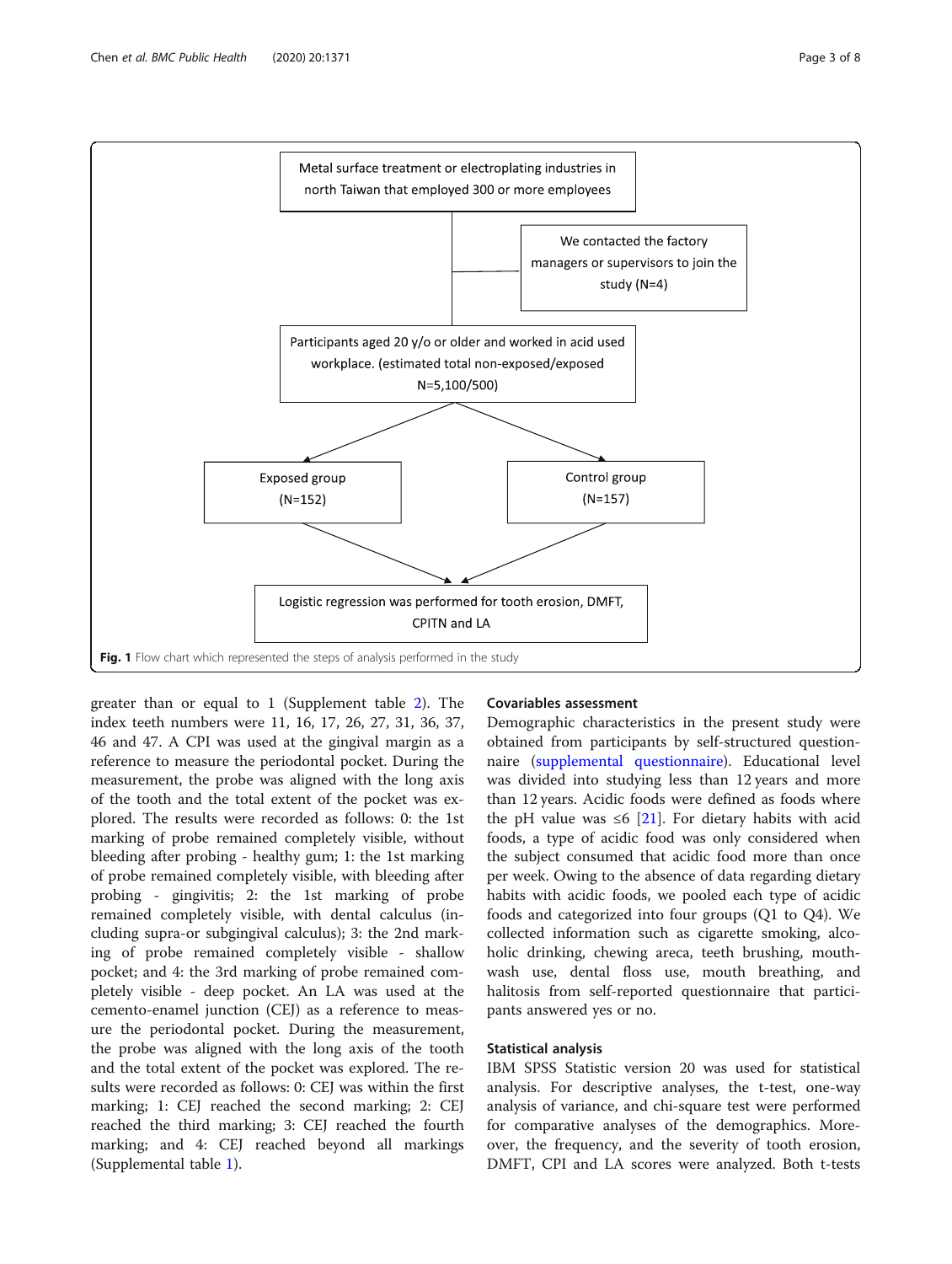and chi-square tests were performed to investigate the relationship between demographic characteristics and oral health. Multivariable adjustment was done by applying extended model. Model 1: adjusted for sex, age, worked years and education level; Model 2: adjusted for model 1+ mouthwash use, dental floss use, tooth brushing, mask use, smoking, drinking, and chewing areca. Model 3: adjusted for model 2+ dietary habits with acidic foods. Moreover, multivariate logistic regression analysis was used to investigate the association of occupational acid exposure with tooth erosion, DMFT, CPI, and LA. A significance level of < 0.05 was adopted for this study.

#### Results

The basic demographics are shown in Table [2.](#page-4-0) Demographic characteristics in the present study were obtained from participants by questionnaire, including age, sex, educational level, work years, personal illness history, cigarette smoking, alcoholic drinking, chewing areca, dental habits, and dietary habits with acidic foods. In the control group, 26.8% of the subjects were women and 73.2% were men. In the exposure group, 17.1% were female and 82.9% were male. The control group was aged  $37.76 \pm 10.06$ , and the exposure group was aged  $30.08 \pm 6.43$ . The subjects in the control and exposure groups had worked  $10.41 \pm 10.80$  and  $2.24 \pm 2.42$  years, respectively. In the control group, the body mass index (BMI) values were  $24.47 \pm 4.16$ , and the BMI values in the exposure group were  $23.70 \pm 3.58$ . In the control group, 34.5% of the subjects completed secondary education or below ( $\leq 12$  years) and 65.5% completed tertiary education or above  $($ > 12 years). The 47.2 and 52.8% of the exposure group subjects completed secondary and tertiary education, respectively. These differences were statistically significant. In the personal health behavior, only chewing areca had significant higher prevalence in the control group. In the personal oral health habits, mask use, teeth brushing, and mouthwash use were significant higher in acid mists exposed group. Inversely, dental floss use was significant higher in control group. The total number of types of acidic food was also showed significant difference between control and exposed group.

In the Table [3](#page-5-0), the distribution of oral hard/soft tissue indices between acid exposed and control group was showed. In the control group, the workers had higher prevalence of oral hard tissue problems compared with acid exposed group, especially noted in DMFT indices  $(p < 0.01)$ . Inversely, the workers had lower prevalence of oral soft tissue problems ( $p = 0.02$  in CPITN indices and  $p < 0.01$  in LA indices) compared with acid exposed group.

The unadjusted and adjusted odd ratios (OR) of the acid exposed status and demography characteristic on tooth erosion, DMFT indices, CPITN and LA were showed in Table [4](#page-6-0). In the unadjusted analysis, the result found that acid exposed workers had positive association with CPITN (2.92, 95%CI 1.19–7.16) and LA score (1.20, 95% CI 1.26–3.15). However, acid exposed worker had negative association with DMFT score (0.32, 95% CI 0.15–0.72). In the adjusted analysis, tooth erosion, DMFT and CPITN had no significant difference was observed after adjusted for sex, age, worked years and education level (model 1). However, significant relationships of acid exposure with LA score were observed in model 1 (OR = 3.18, 95% CI 1.65–6.15), model 2 (OR = 2.28, 95% CI 1.01–5.11), and model 3 (OR = 2.32, 95% CI 1.03–5.26). Collectively, the presence of acid exposure was significantly associated with LA, but not tooth erosion, DMFT, and CPITN after the adjustment of pertinent covariates.

#### **Discussion**

Results from our study showed that strong inorganic acids, such as hydrochloric acid, nitric acid, or sulfuric acid, used in industrial processes have a positive association with LA. Emerging evidence point out LA is a kind of severe periodontal disease and a potential effect of exposure to acid mists [\[22](#page-7-0)]. This result was similar with the findings of Finnish and Brazil study. The results from the Finnish study showed that among workers with occupational exposure to sulfuric acid, 36.9% developed periodontal pockets (periodontal pockets detected by LA); the ratio was merely 30.9% in the control group [[22\]](#page-7-0). In Brazil study, periodontal attachment loss was observed in workers who had acid mists exposure and did not use dental floss [[23\]](#page-7-0). Recent studies also showed that acidic solutions in the work environment increase the risk of oral soft tissue (oral mucosa and periodontal tissue) diseases, such as mucosal ulcers  $[13]$  $[13]$ , which can increase the risk of periodontal disease [[23](#page-7-0)], oral fibrosis and stomatitis, leading to periodontal pocket induction and loss of attachment. Although typical periodontal disease should have gingival bleeding and periodontal pockets, another indicator of periodontal disease, CPIT N, can connect these two aspects. A previous study had used CPITN as an indicator for acid mists related periodontal change [\[2](#page-7-0)]. The results were only showed significant difference in unadjusted model but not statistically differences after considering numerous covariates in the analysis. The reason could be explained by good oral hygiene and mask use in our acid exposed group.

We infer that acidic solutions can cause oral soft tissue lesions by one or more of the following mechanisms: 1) acidic solutions directly irritate soft oral tissue, such as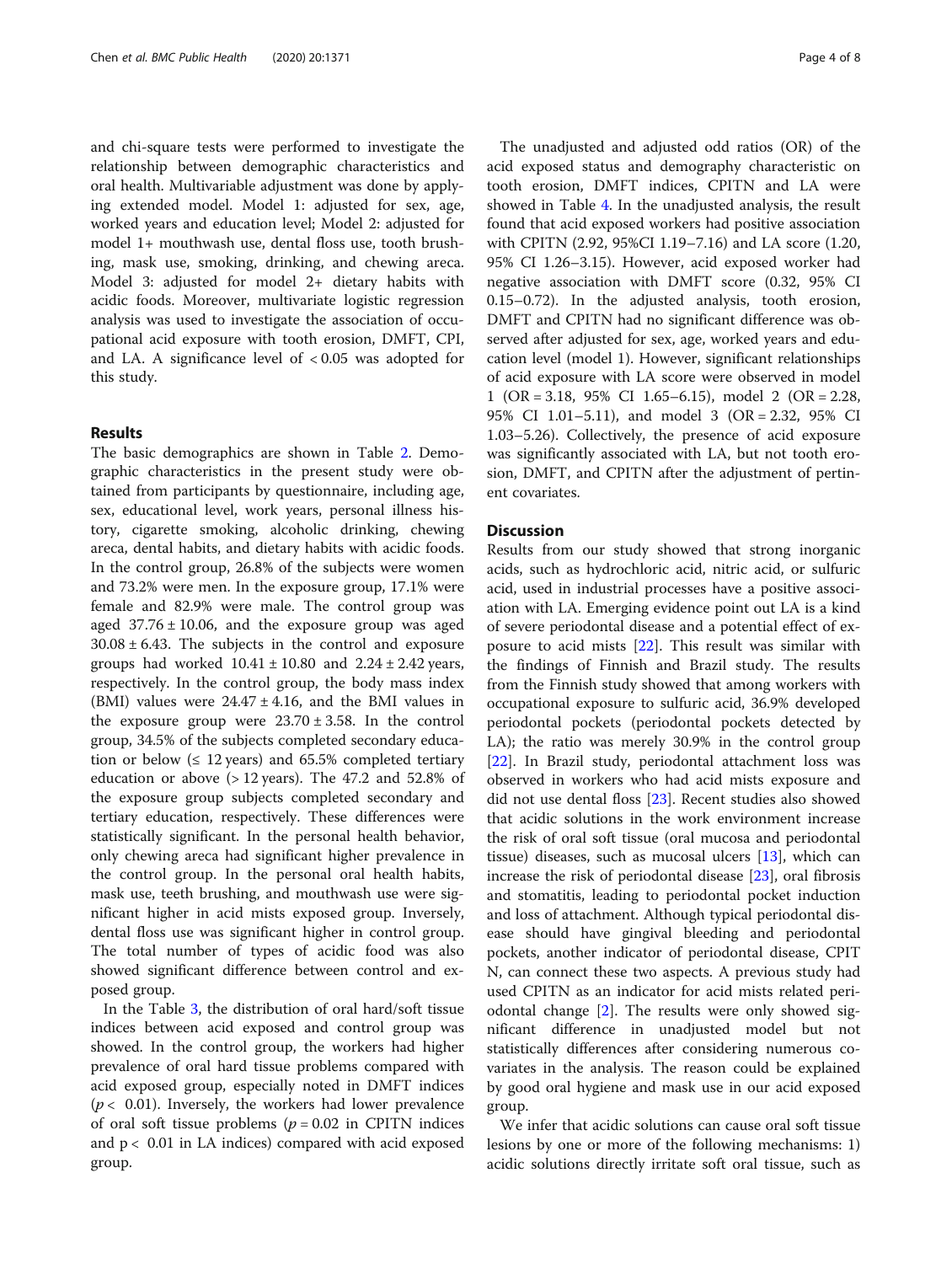#### <span id="page-4-0"></span>Table 2 Distribution of demography characteristic in the study population between exposed and control group

|                                               | Variable              | Control group<br>$N = 157$ | <b>Exposed group</b><br>$N = 152$ | p-value    |
|-----------------------------------------------|-----------------------|----------------------------|-----------------------------------|------------|
| Sex                                           |                       |                            |                                   | $0.04*$    |
|                                               | Female                | 26.8%                      | 17.1%                             |            |
|                                               | Male                  | 73.2%                      | 82.9%                             |            |
| Age                                           |                       | $37.76 \pm 10.06$          | $30.08 \pm 6.43$                  | $< 0.01*$  |
| Worked years                                  |                       | $10.41 \pm 10.80$          | $2.24 \pm 2.42$                   | $< 0.00*$  |
| #BMI                                          |                       | $24.47 \pm 4.16$           | $23.70 \pm 3.58$                  | 0.09       |
| Education                                     |                       |                            |                                   | $0.03*$    |
|                                               | $\leq$ 12 years       | 34.5%                      | 47.2%                             |            |
|                                               | > 12 years            | 65.5%                      | 52.8%                             |            |
| Smoking                                       |                       |                            |                                   | 0.92       |
|                                               | No                    | 60.3%                      | 60.8%                             |            |
|                                               | Yes                   | 39.7%                      | 39.2%                             |            |
| Drinking                                      |                       |                            |                                   | 0.08       |
|                                               | No                    | 65.2%                      | 55.2%                             |            |
|                                               | Yes                   | 34.8%                      | 44.8%                             |            |
| Chewing areca                                 |                       |                            |                                   | $0.01*$    |
|                                               | No                    | 87.1%                      | 95.8%                             |            |
|                                               | Yes                   | 12.9%                      | 4.2%                              |            |
| Mask use                                      |                       |                            |                                   | $< 0.00*$  |
|                                               | No                    | 26.5%                      | 4.2%                              |            |
|                                               | Yes                   | 73.5%                      | 95.8%                             |            |
| Teeth brushing                                |                       |                            |                                   | $< 0.00*$  |
|                                               | Less than twice a day | 88.5%                      | 55.0%                             |            |
|                                               | Twice a day or more   | 11.5%                      | 45.0%                             |            |
| Mouthwash use                                 |                       |                            |                                   | $< 0.01*$  |
|                                               | No                    | 78.8%                      | 62.4%                             |            |
|                                               | Yes                   | 21.2%                      | 37.6%                             |            |
| Dental floss use                              |                       |                            |                                   | $< 0.00*$  |
|                                               | No                    | 34.8%                      | 87.2%                             |            |
|                                               | Yes                   | 65.2%                      | 12.8%                             |            |
| Mouth breathing                               |                       |                            |                                   | 0.12       |
|                                               | No                    | 61.5%                      | 52.7%                             |            |
|                                               | Yes                   | 38.5%                      | 47.3%                             |            |
| Halitosis                                     |                       |                            |                                   | 0.10       |
|                                               | $\rm No$              | 50.0%                      | 59.5%                             |            |
|                                               | Yes                   | 50.0%                      | 40.5%                             |            |
| ##Dietary habits with acidic foods (Q1 VS Q4) |                       |                            |                                   | $< 0.000*$ |
|                                               | $\mathsf{Q}1$         | 24.8%                      | 31.1%                             |            |
|                                               | $\mathsf{Q2}$         | 36.3%                      | 17.4%                             |            |
|                                               | Q3                    | 22.9%                      | 15.9%                             |            |
|                                               | $\mathbb{Q}4$         | 15.9%                      | 35.6%                             |            |

 $p$  < 0.05 by t-test or chi-square test between exposed and control groups

 $p$  < 0.05 by one-way analysis of variance (ANOVA) for dietary habits with acidic foods

## The total number of types of acidic food which subjects consumed more than once per week. We separated the data into 4 Quarter (Q1 to Q4) for analysis

<sup>#</sup>BMI Body mass index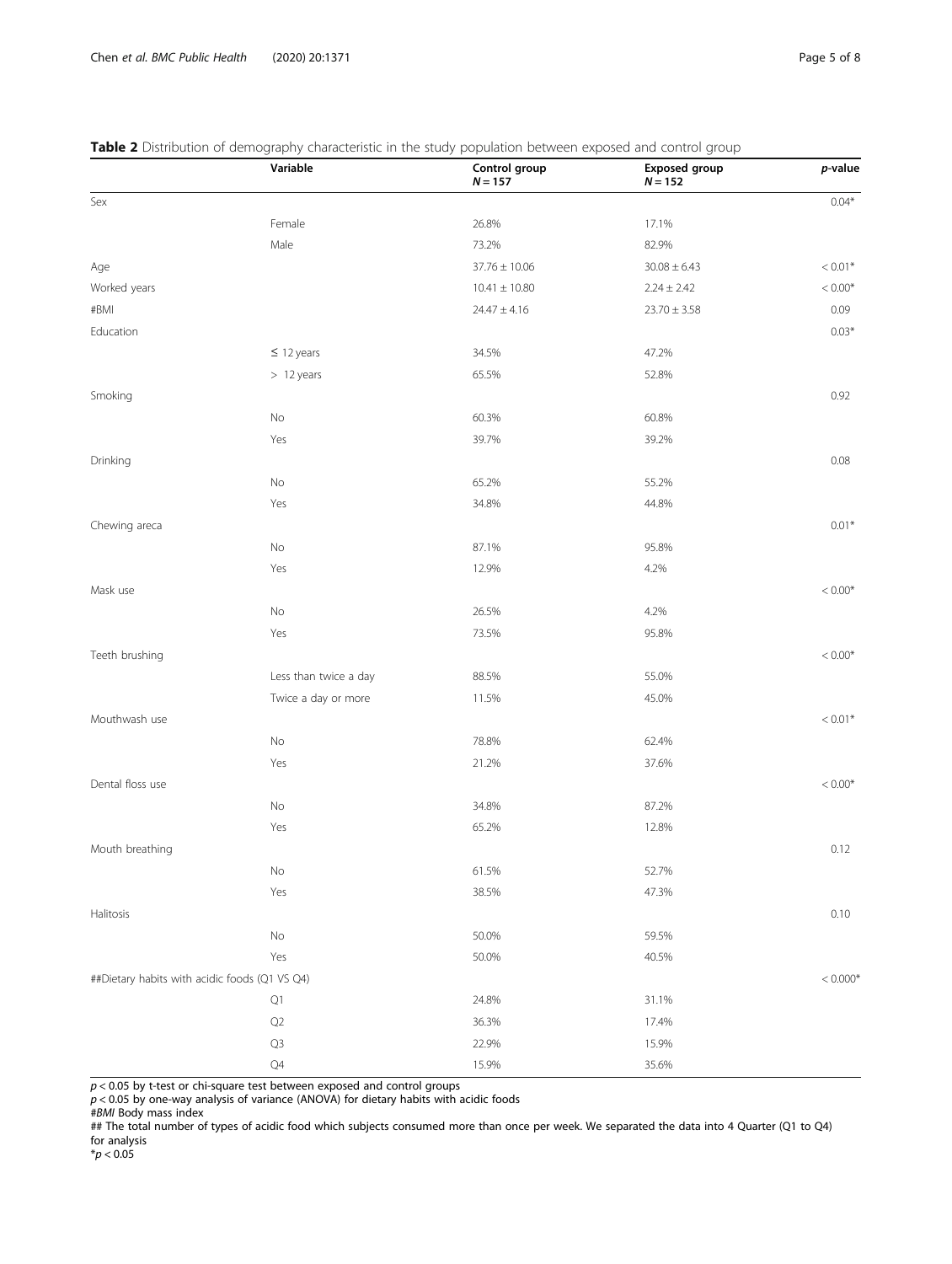| Group                | Control group<br>$N = 157$ |              | <b>Exposed group</b><br>$N = 152$ |              | P<br>Value  |
|----------------------|----------------------------|--------------|-----------------------------------|--------------|-------------|
|                      | <b>No</b>                  | Yes          | <b>No</b>                         | Yes          |             |
| Oral hard tissue     |                            |              |                                   |              |             |
| <b>Tooth erosion</b> | Level 0                    | Level 1 to 3 | Level 0                           | Level 1 to 3 |             |
|                      | 66.7%                      | 33.3%        | 74.8%                             | 25.2%        | 0.12        |
| <b>DMFT</b>          | $DMFT = 0$                 | DMFT > 0     | $DMFT = 0$                        | DMFT > 0     |             |
|                      | 5.7%                       | 94.3%        | 15.8%                             | 84.2%        | $< 0.01***$ |
| Oral soft tissue     |                            |              |                                   |              |             |
| <b>CPITN</b>         | $CPITN = 0$                | CPITN > 0    | $CPITN = 0$                       | CPITN > 0    |             |
|                      | 12.4%                      | 87.6%        | 4.6%                              | 95.4%        | $0.02*$     |
| LA                   | $LA = 0$                   | LA > 0       | $LA = 0$                          | LA > 0       |             |
|                      | 59.5%                      | 40.5%        | 42.4%                             | 57.6%        | $< 0.01***$ |

<span id="page-5-0"></span>Table 3 Distribution of oral hard/soft tissue indices between acid exposed and control group

 $\#p$  < 0.05 by chi-square test between exposed and control groups

Abbreviation: DMFT decayed, missing, and filled teeth; CPITN community periodontal index of treatment needs; LA loss of attachment

the gums and periodontal tissue, and can directly disrupt cell function and arrangement of the soft tissue  $[2]$  $[2]$ ; 2) acidic solutions may suppress the immune-protective components of saliva, thus indirectly affecting gingival or periodontal immunity, resulting in persistent gingival or periodontal inflammation, and aggravating periodontal disease; and 3) acidic solutions may damage the ability of saliva to balance the pH, resulting in an acidic oral environment, which, together with poor personal oral hygiene, smoking, drinking, and chewing areca, may cause bacteria to grow, thereby damaging the gums or periodontal tissue [\[24](#page-7-0)]. On the other hand, some researchers investigated periodontal tissue health and found that occupational acid exposure was not significantly related to periodontal disease [[2,](#page-7-0) [25](#page-7-0)]. As a result, more long-term follow-up studies are needed to clarify the relationship between different occupational acid exposures and oral soft tissue damage.

Previous studies showed that besides periodontal disease, occupational exposure to acid mist and acid solution may cause tooth damage [\[3](#page-7-0), [23,](#page-7-0) [25](#page-7-0)–[30](#page-7-0)], especially tooth erosion [\[2](#page-7-0)]. In 2010, a Japanese study showed that the mean prevalence rate of tooth erosion among battery factory workers was 22.5%, which was also proportional to work history. In a report by Chikte et al. [\[31](#page-7-0)], clinical examination showed that among electroplating workers, 60% had toothache and sensitivity, 76% had varying degrees of loss of tooth structure, and 25% had occupational tooth loss [\[31](#page-7-0)]. Petersen et al. [\[30](#page-7-0)] reported that due to exposure to sulfuric acid mist, 56% of battery factory workers had tooth thinning and tapering, 29% reported tooth shortening, and 31% had tooth erosion; however, this study did not confirm the effect of occupational acid exposure on tooth erosion. In 1984, Gamble et al. [[32\]](#page-7-0) showed a strong correlation between exposure

to sulfuric acid mist and tooth erosion; tooth damage occurred as early as 4 months after a mean sulfuric acid exposure of  $0.23$  mg/m<sup>3</sup>. In this study, the mean sulfuric acid exposure in the factories included in the survey was less than  $0.066$  mg/m<sup>3</sup>, which may be related to more advanced engineering control of occupational acid mist exposure, the awareness of oral hygiene, and the use of protective equipment, resulting in a great reduction in occupational hazards. As a result, this study showed no significant correlation between acid exposure and tooth erosion. In the evaluation of acidic exposure related dental caries, we used the mean DMFT score as a marker. However, dental caries was not correlated with acidic exposure in our study population. The same results were also found in the UK  $[25]$  $[25]$ , Japan  $[33]$  $[33]$  $[33]$  and Brazil  $[3]$  $[3]$  caries experience studies in acid workers.

Another interesting point in our study was the use of masks did not significantly reduce the risks. Personal protective equipment is a worker's last line of defense against workplace hazards, especially when all other controls set up to minimize risk and protect the worker have been exhausted. However, the efficiency of personal protective equipment is significantly reduced if it is worn incorrectly or if it does an inadequate selection. Employees need to be adequately educated the potential hazards and trained in how to wear protective equipment in workplace.

The limitation of our study included a cross-sectional study design and reporting bias of self-reported questionnaire. Diabetes would be an important factor for CPI. However, there were only 5 diabetes patients in our study population (data do not show). The reason might be due to related young adult. Therefore, history of diabetes was not considered as a confounder for CPI. In the present study, we recruited voluntary participants

 $*<sub>p</sub> < 0.05$ ,  $**<sub>p</sub> < 0.01$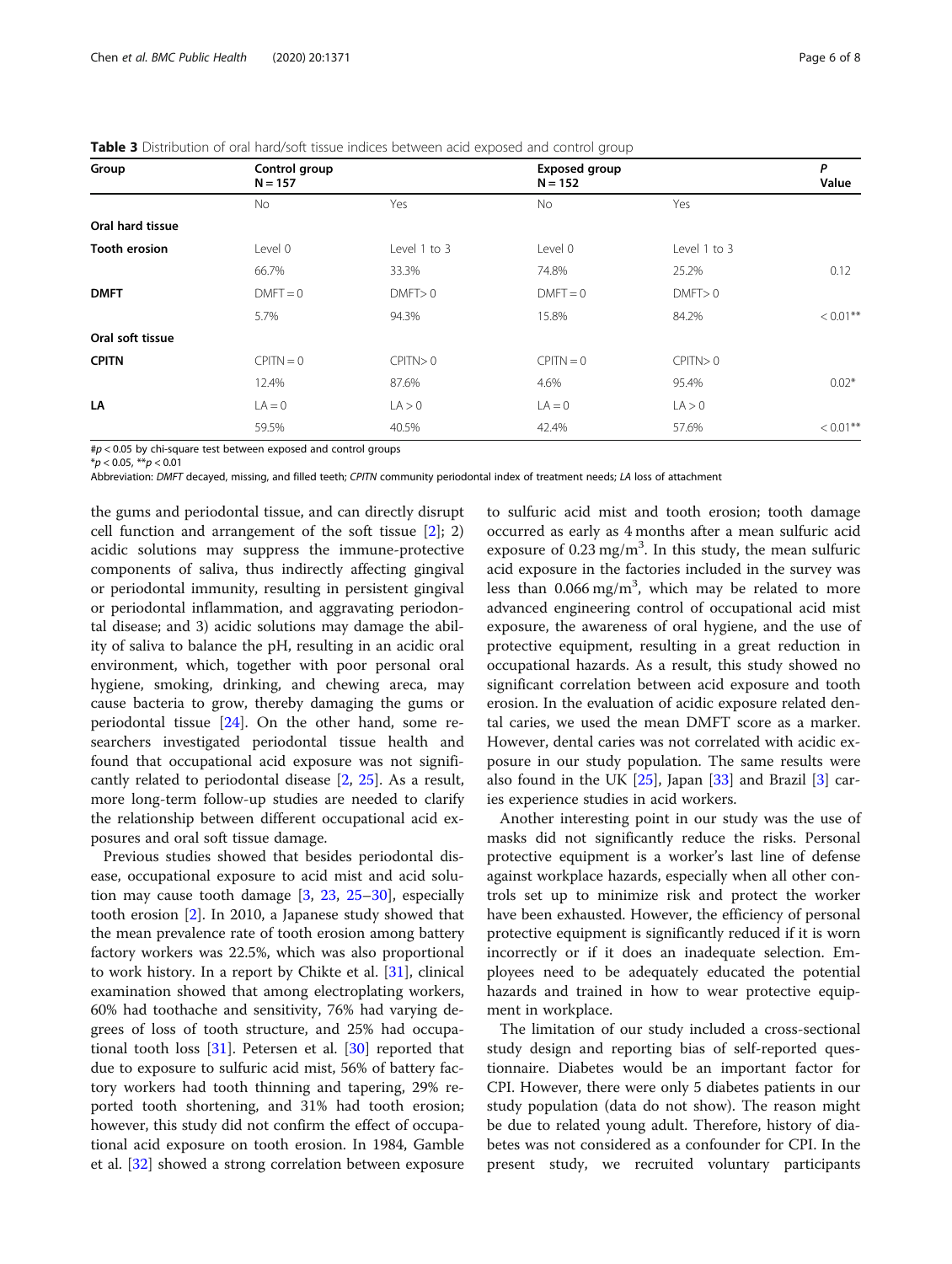<span id="page-6-0"></span>Table 4 Association among the acid exposed status and tooth erosion, DMFT indices, CPITN and LA

|               | <b>Unadjusted Model</b><br>OR (95% CI) | P<br>Value  | Model 1<br>OR (95% CI) | Ρ<br>Value  | Model 2<br>OR (95% CI) | P<br>Value | Model 3<br>OR (95% CI) | P<br>Value |
|---------------|----------------------------------------|-------------|------------------------|-------------|------------------------|------------|------------------------|------------|
|               | <b>Tooth erosion</b>                   |             |                        |             |                        |            |                        |            |
| Acid exposure | $0.67(0.41 - 1.11)$                    | 0.12        | $0.70(0.36 - 1.40)$    | 0.30        | $0.54(0.23 - 1.24)$    | 0.15       | $0.49(0.21 - 1.15)$    | 0.10       |
|               | <b>DMFT</b>                            |             |                        |             |                        |            |                        |            |
| Acid exposure | $0.32(0.15 - 0.72)$                    | $0.01*$     | $0.82(0.30 - 2.22)$    | 0.70        | $0.91(0.27 - 3.11)$    | 0.88       | $0.89(0.26 - 3.06)$    | 0.86       |
|               | <b>CPITN</b>                           |             |                        |             |                        |            |                        |            |
| Acid exposure | $2.92(1.19 - 7.16)$                    | $0.02*$     | $2.33(0.81 - 6.69)$    | 0.12        | $0.99(0.26 - 3.79)$    | 0.98       | $1.05(0.27 - 4.03)$    | 0.94       |
|               | LA                                     |             |                        |             |                        |            |                        |            |
| Acid exposure | $1.20(1.26 - 3.15)$                    | $< 0.01$ ** | $3.18(1.65 - 6.15)$    | $< 0.01$ ** | $2.28(1.01 - 5.11)$    | $0.05*$    | $2.32(1.03 - 5.26)$    | $0.04*$    |

#Model 1: adjusted for sex, age, worked years and education level

#Model 2: model 1+ mouthwash use, dental floss use, tooth brushing, mask use, smoking, drinking, and chewing areca

#Model 3: model 2+ dietary habits with acidic foods

#Univariate and multivariate logistic regression model were used

 $**p* < 0.05, ***p* < 0.01$ 

Abbreviation: DMFT decayed, missing, and filled teeth; CPITN community periodontal index of treatment needs; LA loss of attachment

instead of randomized sample population. Selection bias might be occurred due to the recruitment strategy in the present study. In addition, socioeconomic status, which might be the potential confounding factor, was unavailable from the survey. We adjust educational level, which is associated with economic and social outcomes [\[34](#page-7-0)], for the association between acid mist exposure and dental illness.

#### Conclusion

This study showed that occupational acid exposure during acidic solution work was significantly associated with periodontal health, especially LA. It is important to strengthen occupational hazard control, educate workers on oral disease and related factors, and raise the awareness of oral hygiene, which are all the best solutions to improve the oral health of these workers.

#### Supplementary information

Supplementary information accompanies this paper at [https://doi.org/10.](https://doi.org/10.1186/s12889-020-09496-6) [1186/s12889-020-09496-6](https://doi.org/10.1186/s12889-020-09496-6).

Additional file 1: Table S1. Diagnostic criteria of oral health in the study

Additional file 2: Table S2. The oral hard/soft tissue indices for study survey

Additional file 3. Questionnaire. English version of personnel health survey questionnaire

#### Abbreviations

DMFT: Decayed, missing, and filled teeth; CPITN: Community periodontal index of treatment needs; LA: Loss of attachment; CEJ: Cemento-enamel iunction

#### Acknowledgements

We gratefully acknowledge the contribution of the late Prof. Saou-Hsing Liou, Earl Fu, and Mao-Suan Huang to this paper.

#### Authors' contributions

WLC contributed to the design of the study, was responsible for the management and retrieval of data, contributed to initial data analysis and interpretation, drafted the initial manuscript. WLC, YYC, WTW, CHL, YSS, and CCW decided upon the data collection methods. WLC and CCW were also responsible for the data analysis decisions. CCW conceptualized and designed the study, supervised all aspects of the study, critically reviewed and revised the manuscript, and approved the final manuscript as submitted. All authors meet the [ICMJE](http://www.icmje.org/ethical_1author.html) criteria for authorship. The author(s) read and approved the final manuscript.

#### Funding

This study was supported by grants from Ministry of Health and Welfare (M05B4342 to CC Wang), Taiwan, ROC. The funder had no role in the design of study and data collection, analysis, and interpretation of data and in the writing the manuscript.

#### Availability of data and materials

Yes, all data are fully available without restriction. Please contact with corresponding author.

#### Ethics approval and consent to participate

The study was reviewed and approved by the Institutional Review Board (IRB) of the Tri-Service General Hospital (TSGHIRB No.: 1–105–05-080) before the study began. Each subject signed the informed consent form at the time of enrollment.

#### Consent for publication

N/A

#### Competing interests

The authors have stated explicitly that there are no conflicts of interest in connection with this article.

#### Author details

<sup>1</sup> Division of Family Medicine, Department of Family and Community Medicine, Tri-Service General Hospital, and School of Medicine, National Defense Medical Center, Taipei, Taiwan, Republic of China. <sup>2</sup>Division of Occupational Medicine, Department of Family & Community Medicine, Tri-Service General Hospital, National Defense Medical Center, Taipei, Taiwan, Republic of China. <sup>3</sup>Department of Pathology, Tri-Service General Hospital; and School of Medicine, National Defense Medical Center, Taipei, Taiwan, Republic of China. <sup>4</sup>Department of Pathology, Tri-Service General Hospital Songshan Branch; and School of Medicine, National Defense Medical Center, Taipei, Taiwan, Republic of China. <sup>5</sup>National Institute of Environmental Health Sciences, National Health Research Institutes, Miaoli, Taiwan, Republic of